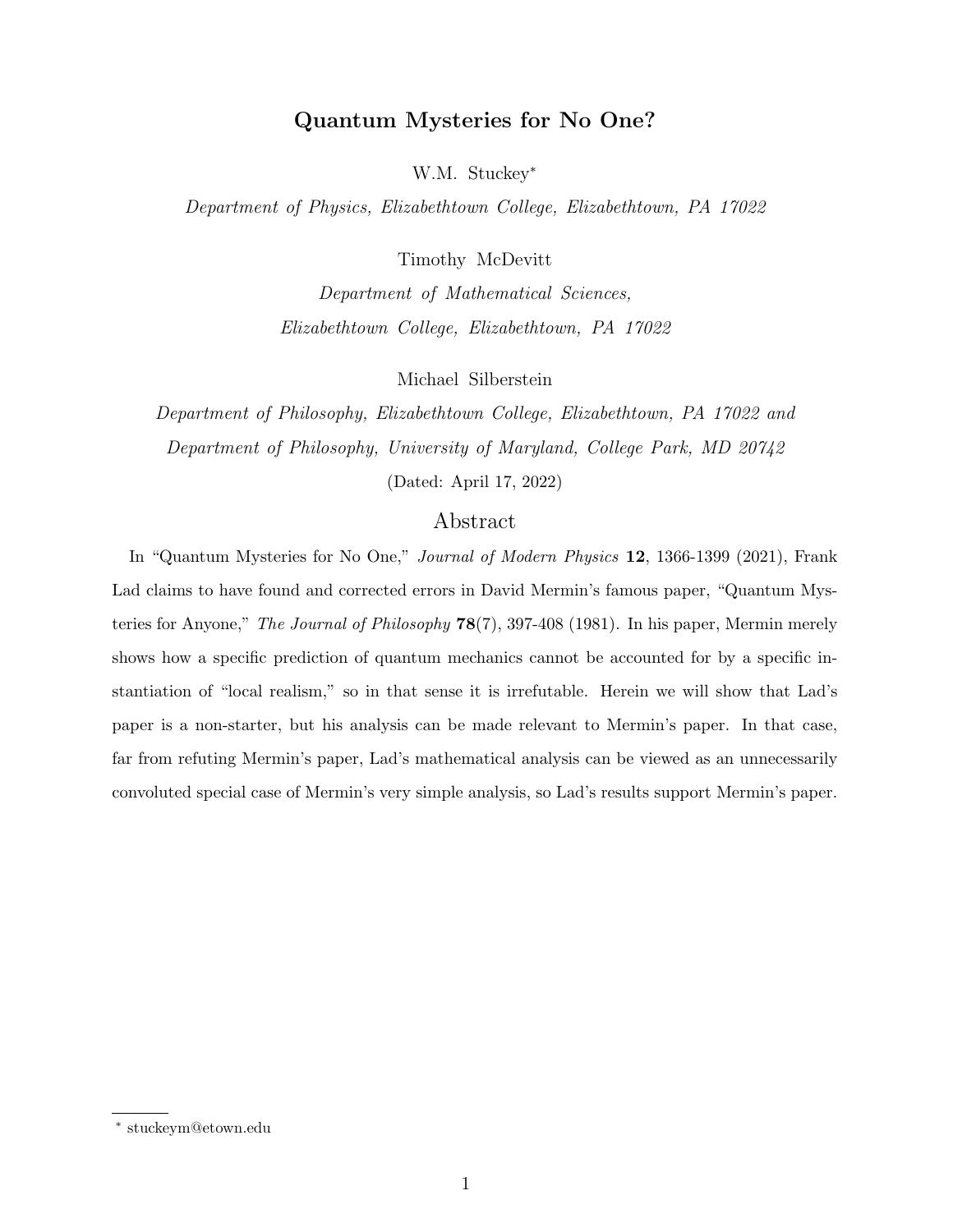## I. INTRODUCTION

In "Quantum Mysteries for Anyone" [1] and "Bringing home the atomic world: Quantum mysteries for anybody" [2], David Mermin introduces the mystery of quantum entanglement for the "general reader." Richard Feynman wrote to Mermin complimenting this work saying [3, p. 366-7], "One of the most beautiful papers in physics that I know of is yours in the American Journal of Physics." This is the work that Frank Lad would have us believe is erroneous [4], so let us briefly review Mermin's presentation in these two papers (it's the same in both papers, so we will refer to these papers as "Mermin's paper" hereafter).

Before we explain Mermin's result, it is important to explain what he did not claim. Mermin's result has nothing to do with experimental tests of Bell's inequality, e.g., ruling out violations of statistical independence regarding hidden variables or ruling out all forms of "local realism." Mermin defines precisely a hypothetical underlying (hidden) physical situation regarding spin-entangled particles that, given well-defined assumptions, produces experimental outcomes that do not agree with a prediction of quantum mechanics (QM). Whether or not his theoretical situation can be instantiated physically or tested experimentally is absolutely irrelevant to his result. In other words, as long as one does not dispute how to compute and understand measurement outcome probabilities per textbook QM, Mermin's result is a mathematical fact that cannot be refuted. Herein, we assume the standard textbook understanding of QM and note that Lad does not dispute this in his paper. With that caveat, let us start with an overview of Mermin's result.

In his paper, Mermin introduces a device (Figure 1) and explains how it is operated and what it produces. The reader does not need to understand anything about QM to appreciate that this device is indeed mysterious. We will relate the operation of this device immediately to measurements of a Bell spin- $\frac{1}{2}$  singlet state (or "singlet state" for short), since this paper is written for those with a knowledge of the physics rather than for a "general reader."

The Mermin device contains a source (middle box in Figure 1) that emits a pair of spin- $\frac{1}{2}$ entangled particles in a singlet state in each trial of the experiment that is measured by Alice and Bob (Figure 2). The two detectors (boxes on the left and right in Figure 1) controlled by Alice and Bob make measurements at settings (1, 2, or 3) corresponding to one of three coplanar Stern-Gerlach (SG) magnet angles  $(0^{\circ}, 120^{\circ}, or -120^{\circ})$  (Figure 3). The settings  $(1,$ 2, 3) are selected randomly and independently by Alice and Bob, so we can assume each of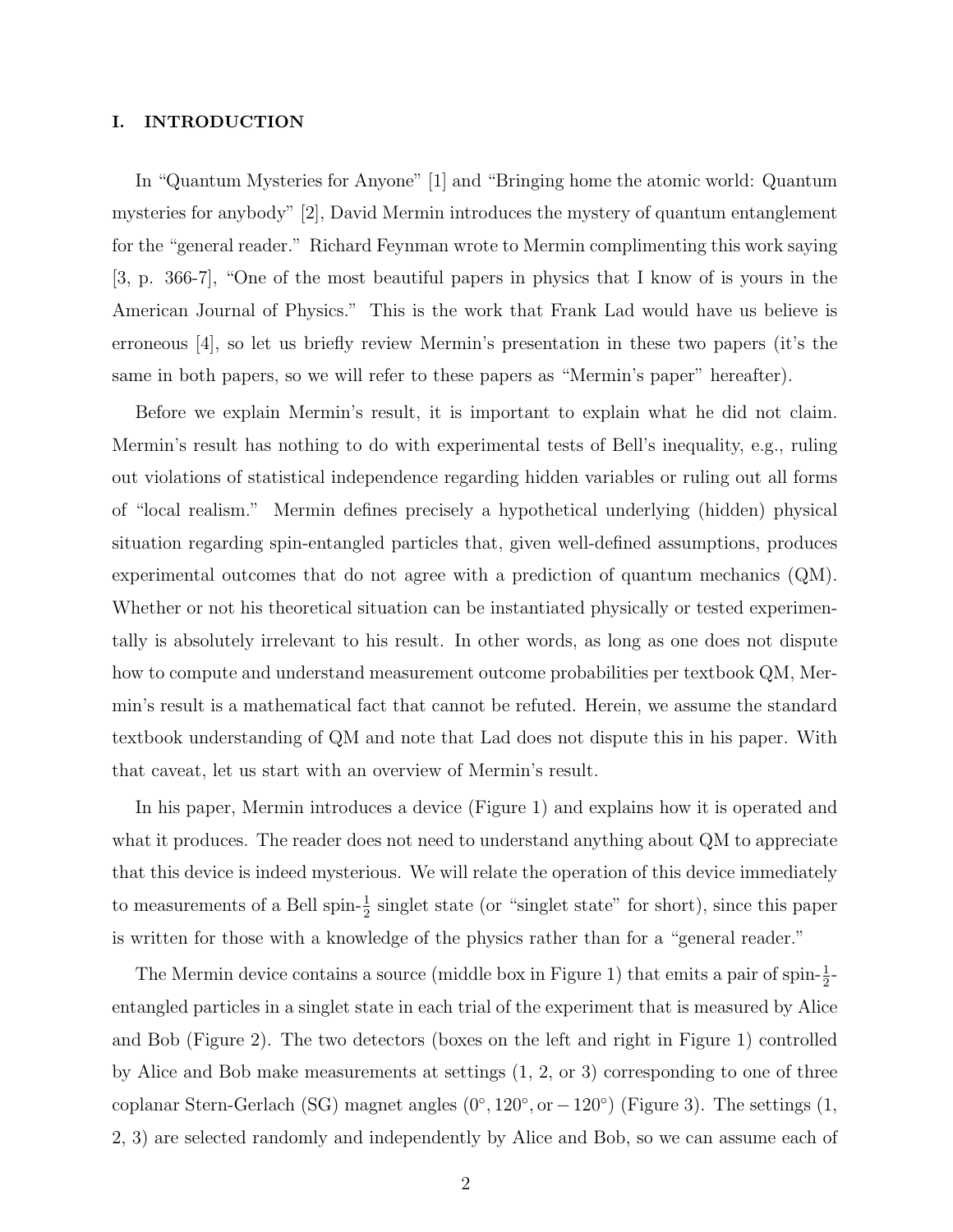

FIG. 1. The Mermin Device. Alice has her measuring device on the left set to 2 and Bob has his measuring device on the right set to 1. The particles have been emitted by the source in the middle and are in route to the measuring devices. Figure reproduced from Stuckey et al. [5]

the nine setting pairs (11, 12, 13, 21, 22, 23, 31, 32, 33) accounts for about  $\frac{1}{9}$  of the data. Each measurement at each detector in each trial produces either a result of R (red) or G (green), corresponding to spin up(down) or spin down(up) for Alice(Bob). These are the two quantum-mechanical facts that produce the mystery:

- Fact 1. When Alice and Bob's settings happen to be the same in a given trial ("case  $(a)$ "), their outcomes are always the same,  $\frac{1}{2}$  of the time RR (Alice's outcome is R and Bob's outcome is R) and  $\frac{1}{2}$  of the time GG (Alice's outcome is G and Bob's outcome is G).
- Fact 2. When Alice and Bob's settings happen to be different in a given trial ("case (b)"), the outcomes are the same  $\frac{1}{4}$  of the time,  $\frac{1}{8}$  RR and  $\frac{1}{8}$  GG.

Thus, the Mermin device has totally correlated R-G device outcomes corresponding to the totally anti-correlated up-down spin outcomes of the spin singlet state. Mermin writes [2]:

Why do the detectors always flash the same colors when the switches are in the same positions? Since the two detectors are unconnected there is no way for one to "know" that the switch on the other is set in the same position as its own.

Thus, Mermin introduces "instruction sets" to account for Fact 1 per "local realism." That is, in each trial of the experiment each particle in the pair carries the same rule or property for producing an outcome in each setting (1, 2, or 3). Essentially, we're supposing that the perfect singlet-state correlations in Fact 1 are accounted for by their possessing the same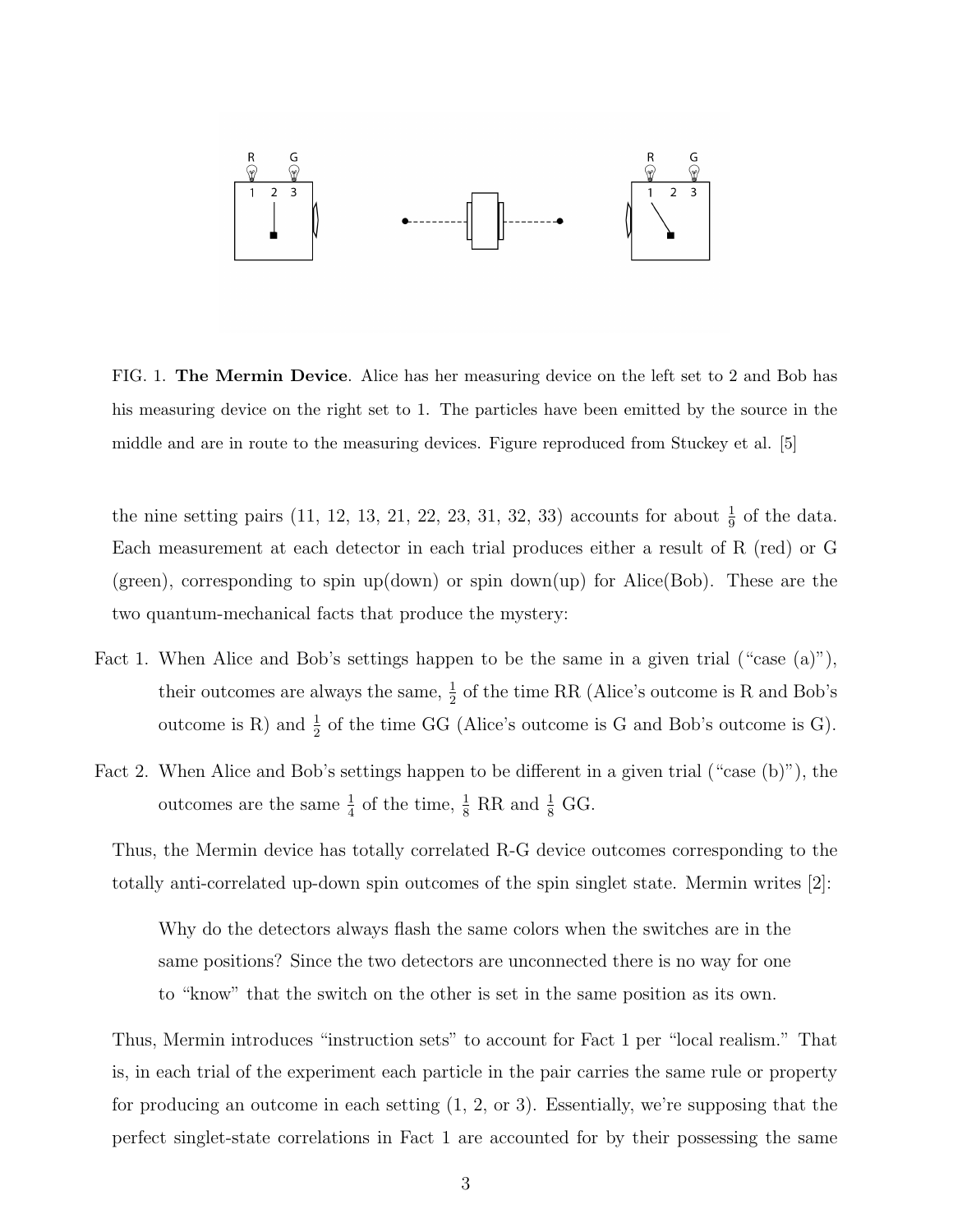(hidden) instruction set (GGR, RRG, GRR, RGG, GRG, RGR, GGG, or RRR) to account for outcomes in any of the three joint settings (11, 22, 33) in local fashion. Concerning the use of instruction sets to account for Fact 1, Mermin writes [1], "I cannot prove that it is the only way, but I challenge the reader, given the lack of connections between the detectors, to suggest any other." Again, it is important to understand that Mermin is assuming this particular instantiation of local realism, so his result is only applicable to his particular use of instruction sets, as we now detail.

Mermin notes first, that the particles cannot "know" what settings they will encounter until they arrive at the detectors. Second, they cannot communicate their settings and outcomes with each other superluminally. Mermin imposes these constraints by stating there are no connections between the detectors or between the detectors and the source, so there is no information flow – superluminal, retrocausal, or otherwise – between elements of the Mermin device, except as instantiated by the exchange of the particles themselves. He also tacitly rules out hidden violations of statistical independence for his instruction sets, i.e., "superdeterminism" per Hossenfelder [6], by assuming that each instruction set produced is ultimately measured with equal frequency in any single one of the nine detector setting pairs (example below). Finally, Mermin rules out statistical accidents when he writes [1]:

The statistical character of the data should not be a source of concern or suspicion. Blaming the behavior of the device on repeated, systematic, and reproducible accidents, is to offer an explanation even more astonishing than the conundrum it is invoked to dispel.

The instruction sets do account for Fact 1, but Mermin shows that they are not compatible with Fact 2, given his assumptions. As Mermin explains, instruction sets with two  $R(G)$  and one  $G(R)$  will produce agreement in  $\frac{1}{3}$  of all case (b) trials. This is where Mermin tacitly rules out superdeterminism. In superdetermism, it's possible that a dynamical mechanism in accord with the initial conditions of the universe causes, for example, Alice and Bob to select setting pairs 23 and 32 with twice the frequency of 21, 12, 31, and 13 in those trials where the source is caused to emit particles with the instruction set RRG or GGR (produced with equal frequency). You can see that this "conspiracy" would indeed satisfy Fact 2 – although the detector setting pairs would not occur with equal frequency, so we need to fix that. Notice that a similar disparity in the frequency of the detector setting pair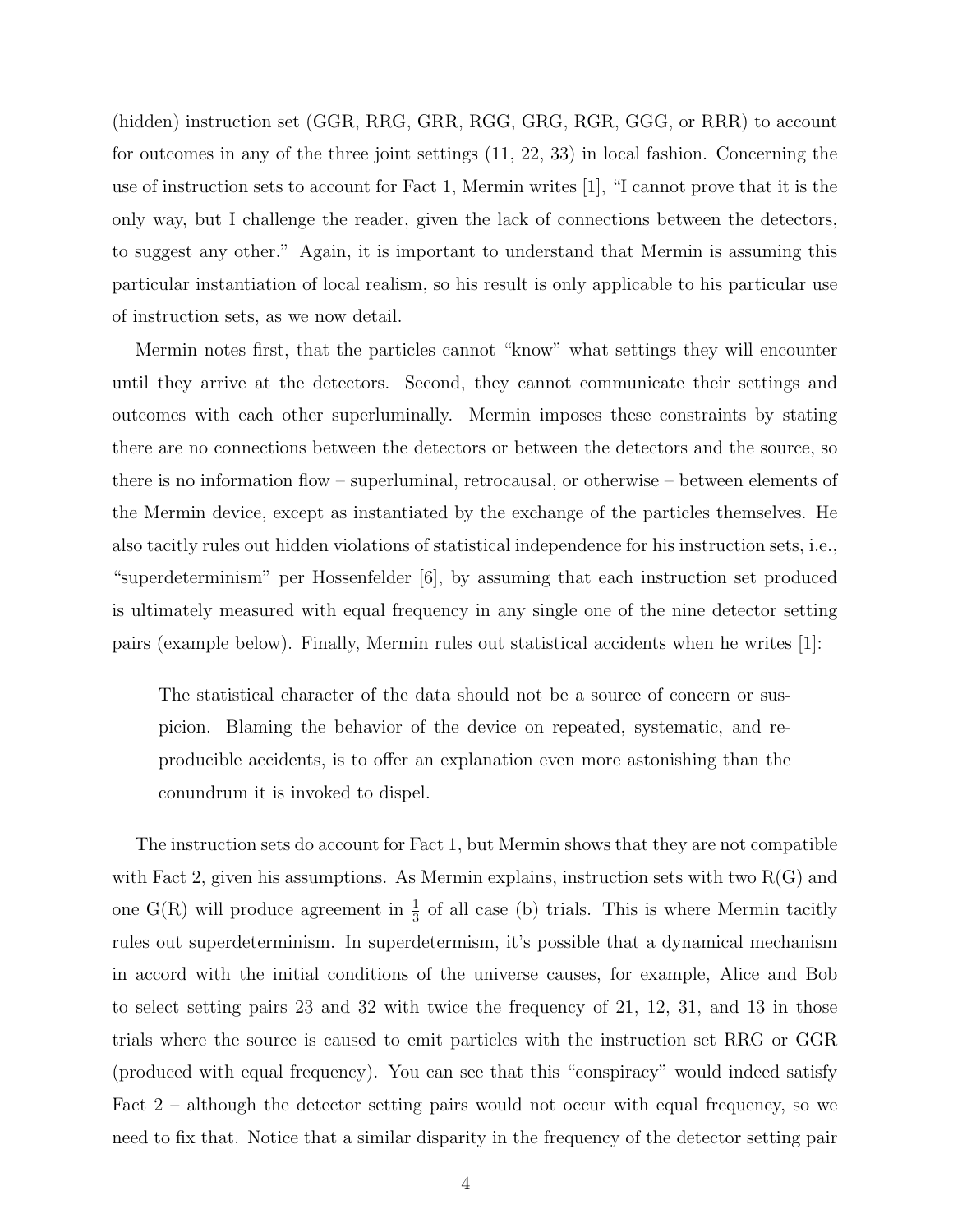

FIG. 2. Alice and Bob making spin measurements on a pair of particles in a Bell spin- $\frac{1}{2}$  singlet state in the x-z plane with their SG magnets and detectors. Figure reproduced from Silberstein et al. [7].



FIG. 3. Three possible planar orientations of Alice and Bob's SG magnets for a singlet state measurement corresponding to the Mermin device. Figure reproduced from Stuckey et al. [5]

measurements for RGR/GRG (12 and 21 frequencies doubled) and RGG/GRR (13 and 31 frequencies doubled) also satisfy Fact 2. So, if these six instruction sets are produced with equal frequency, then the six detector setting pairs will occur with equal frequency overall, accounting for Fact 2 of the Mermin device in accord with this particular version of local realism. We still need to account for Fact 1 and the equal frequency of occurrence for all nine detector setting pairs.

Add the following assumptions to those above: detector setting pair 11 occurs with twice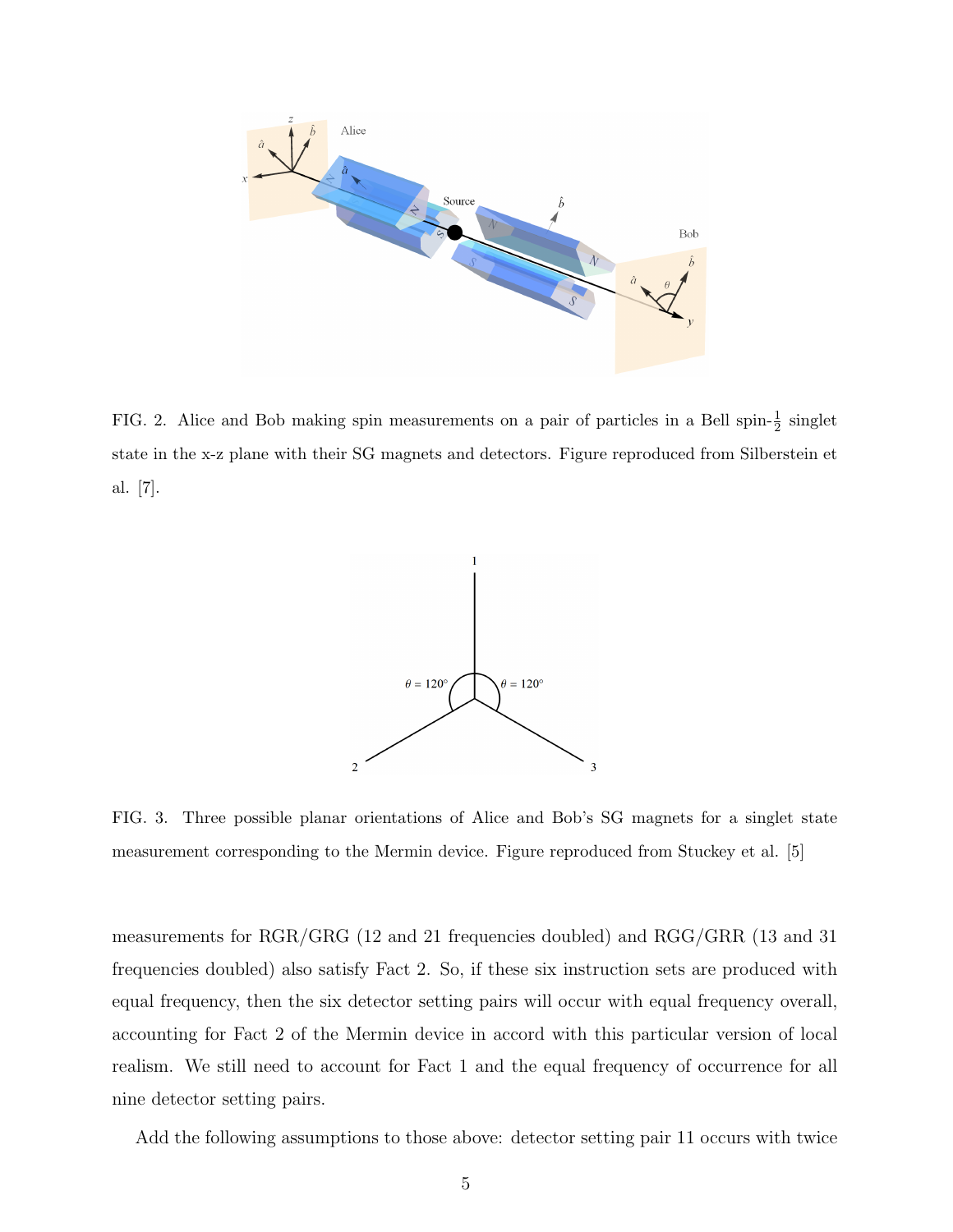the frequency of 22 and 33 for RRG/GGR, detector setting pair 22 occurs with twice the frequency of 11 and 33 for RGR/GRG, and detector setting pair 33 occurs with twice the frequency of 22 and 11 for RGG/GRR. Then, we will have accounted for Facts 1 and 2 of the Mermin device in accord with local realism with all nine detector setting pairs occurring with equal frequency overall. So, Mermin's assumption that any instruction set that is produced by the source will be measured with equal frequency in all nine setting pairs is necessary to rule out this superdeterministic conspiracy. As we will see, Lad's complicated analysis imposes this constraint de facto and his results conform exactly to Mermin's simple analysis with instruction sets. Let us continue with that analysis.

Adding instruction sets RRR and GGG to the mix then increases this  $\frac{1}{3}$  fraction of agreement. Therefore, the Bell inequality [8] for the Mermin device is that we expect to get agreement in more than  $\frac{1}{3}$  of all case (b) trials. But, Fact 2 for the Mermin device as required by QM says you only get the same outcomes in  $\frac{1}{4}$  of all case (b) trials, which violates this Bell inequality. Thus, the mystery of quantum entanglement per the Mermin device is that the instruction sets (with Mermin's assumptions) apparently needed to explain Fact 1 cannot yield the outcomes QM requires for Fact 2. Mermin leaves it as a "challenging exercise to the physicist reader to translate the elementary quantum-mechanical reconciliation of cases (a) and (b) into terms meaningful to a general reader struggling with the dilemma raised by the device" [2]. In other words, we know the (elementary) formalism of QM predicts the observed Facts 1 and 2, but we don't have any (consensus) physical mechanism or principle [9] to explain or account for that elementary QM formalism. This summarizes the mystery of quantum entanglement and Mermin's challenge as introduced in Mermin's paper.

To remind the reader, "the elementary quantum-mechanical reconciliation of cases (a) and (b)" is obtained from the joint probabilities for Alice and Bob's measurements of a singlet state with R and G representing spin up(down) and spin down(up) for Alice(Bob):

$$
P(R, R \mid \theta) = P(G, G \mid \theta) = \frac{1}{2} \cos^2 \left(\frac{\theta}{2}\right)
$$
 (1)

and

$$
P(R, G | \theta) = P(G, R | \theta) = \frac{1}{2} \sin^2 \left(\frac{\theta}{2}\right)
$$
 (2)

where  $\theta$  is the angle between Alice and Bob's SG measurement settings. That is,  $\theta = 0^{\circ}$  for Fact 1 of case (a), so  $P(R, R | \theta) = P(G, G | \theta) = \frac{1}{2}$ , and  $\theta = \pm 120^{\circ}$  for Fact 2 of case (b), so  $P(R, R | \theta) = P(G, G | \theta) = \frac{1}{8}$ . Obviously, Mermin's device is an accurate representation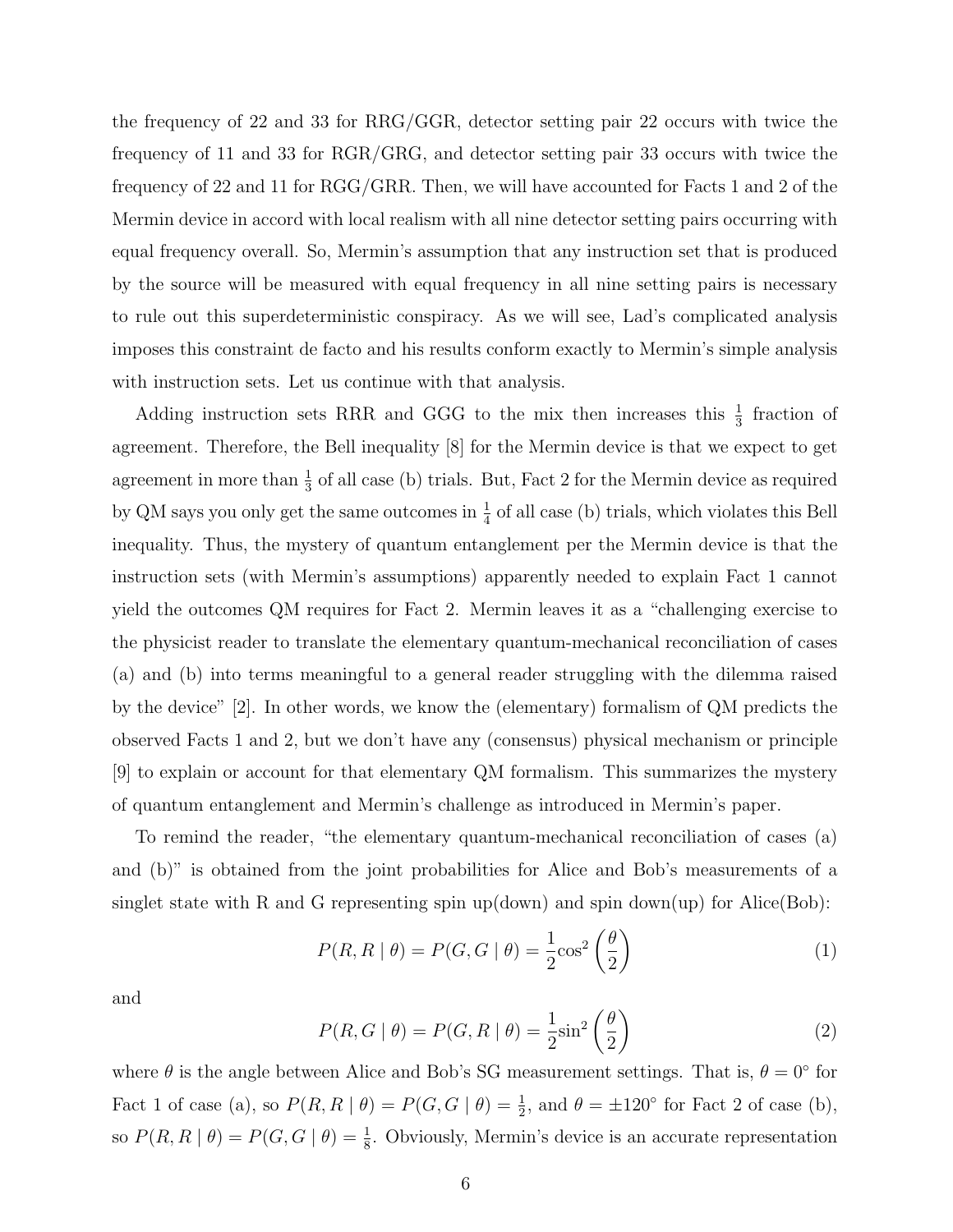of the elementary QM, and instruction sets per Mermin's assumptions do not produce the QM predictions, so his result is a mathematical fact that cannot be refuted. Thus, we know that Lad must be mistaken when he claims [4]:

Mermin's exposition concludes with a description of the contextual quantum experiment that the parable is meant to portray, emphasizing that such detail can be conveniently ignored while the significance of the mystery is absorbed in awe. ... Rather than ignoring the experimental physics as suggested, the remainder of my exposition now is oriented to a detailed assessment of the exact specification of this experiment and the proclamations of quantum theory that concern it. We shall find that the parable fails to represent the situation adequately, ....

We now reveal Lad's mistakes.

## II. LAD'S MISTAKES

Despite what "Literally thousands upon thousands of people" (Lad's wording) find quite clear about Mermin's explanation of the experimental procedure, Lad misunderstands what Mermin is saying regarding the conduct of the experiment with instruction sets. He believes Mermin is describing two different experiments, e.g., concerning case (b) Lad writes [4]:

Rather than counting the spin products as each pair of balls enters the machine at a dial setting, [Mermin] is counting the spin products for each pair of balls as it would pass all six of the mixed dial settings. [Mermin's] reported lighting statistics pertains to one [experimental procedure], and his counting of the matching colours pertains to another, two completely different [experimental procedures].

So, concerning Mermin's statement [1]:

Suppose, for example, that both particles carry the instruction set RRG. Then out of the six possible case (b) settings, 12 and 21 will result in both detectors flashing the same colour (red), and the remaining four settings 13, 31, 23, and 32, will result in one red flash and one green. Thus, both the detectors will flash the same color for two of the six possible case (b) settings.

Lad writes [10]: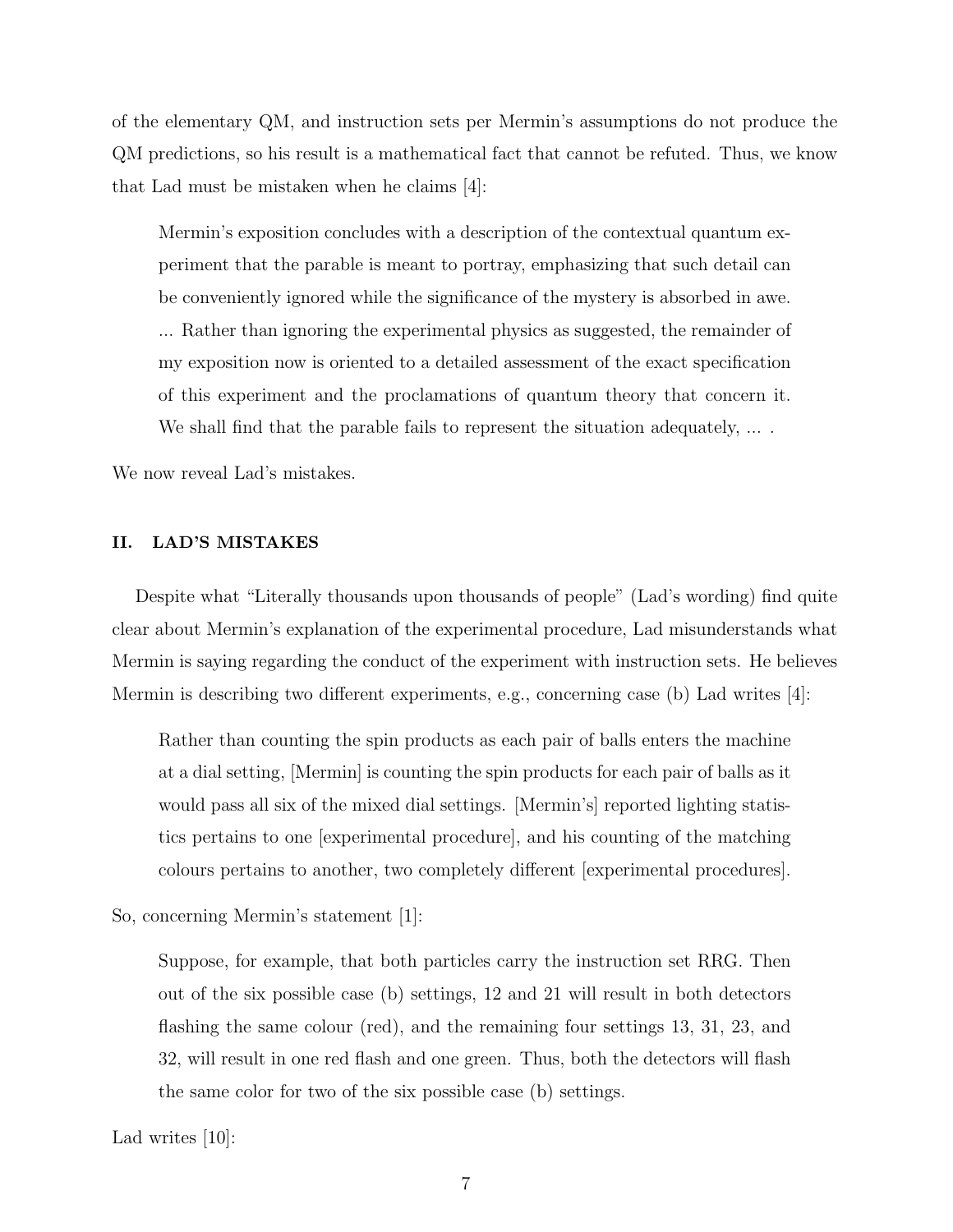[Mermin] is proposing very clearly the gedanken procedure of sending a single selected pair of balls to all six of the mixed dials settings, and counting the numbers of various possible light signals that will result.

But, if Lad's inference is correct, then these statements by Mermin make no sense [1]:

Let us now consider the totality of all case (b) runs. In none of them do we ever learn what the full instruction sets were, since the data reveal only the colors assigned to two of the three settings. (The case (a) runs are even less informative.)

and

In the case of my device, three such properties are involved for each particle. We will call them the 1-color, 2-color, and 3-color of the particle. The *n*-color of the particle is red if a detector with its switch set to n flashes red when the particle arrives. The three n-colors of a particle are complementary properties. The switch on a detector can be set to one of only three positions, and the experimental arrangements for measuring the 1-, 2-, or 3-color for a particle are mutually exclusive. (We may assume, to make this point quite firm, that the particle is destroyed by the act of triggering the detector, which is, in fact, the case in many recent experiments probing the principles that underly the device.)

Clearly, as explained above and confirmed directly by Mermin himself [11], there is only one experimental procedure in which each pair of particles is measured only once in one of the nine detector setting pairs. Again, Mermin is simply showing that QM Facts 1 and 2 for this experiment cannot be accounted for by assuming the particles have instruction sets per his assumptions (and this is a mathematical fact). As Mermin explains, while we don't know exactly which instruction set was being measured in each case (b) trial, we do know the Bell inequality for the case (b) trials will be satisfied if the particles in the singlet state possess any distribution of the hidden instruction sets (being measured as described above). Since Fact 2 violates this Bell inequality, we know that the QM prediction is not consistent with Mermin's instantiation of instruction sets.

Again, Facts 1 and 2 for the Mermin device are in accord with coplanar SG spin measurements at  $(0, 120, \text{ or } -120)$  degrees for a singlet state, i.e., in accord with QM. In this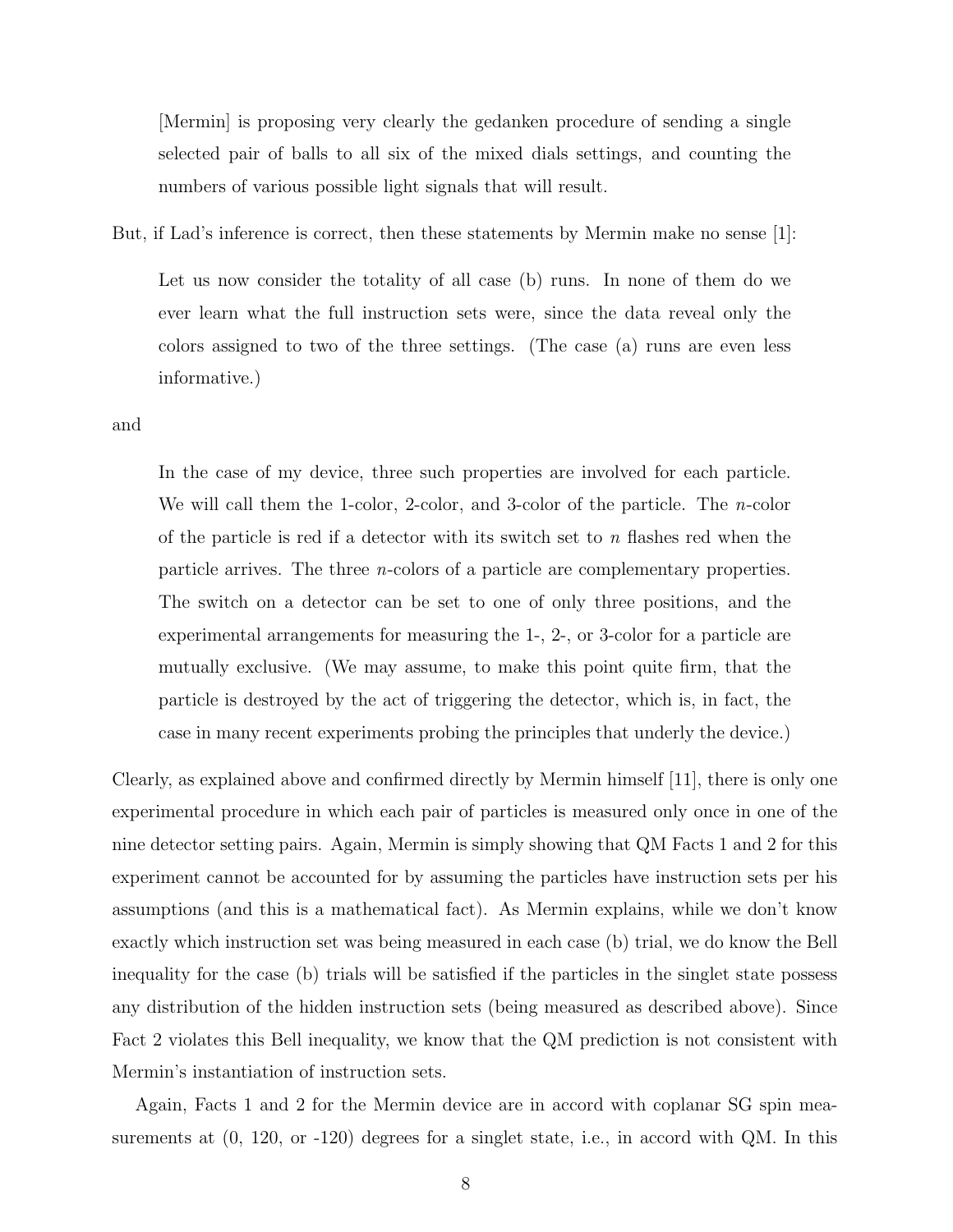QM experiment, everyone understands (including Lad) that each particle pair is in the same singlet state and each particle pair is measured randomly in one (and only one) of the nine setting pairs (the three of case (a) and the six of case (b)). Contrary to Lad's claim, Mermin is not changing anything about the conduct of that experiment when he introduces instruction sets in an attempt to account for Facts 1 and 2 of said experiment. Lad (correctly) understands that while there are multiple measurements, there is only a single measurement of each particle pair. But for some reason when instruction sets are assumed to exist in that experiment, he erroneously believes that each pair of particles is subsequently measured in all nine setting pairs, always responding as specified by its original instruction set. Thus, in Lad's instruction-set model the instruction set for each particle pair survives unaltered from one of the nine measurements to another.

This mistake leads Lad to believe that each pair of particles emitted in accord with local realism is subsequently measured in all nine setting pairs. Thus, he organizes the data for his (not Mermin's) locally real account of the experiment into 9-dimensional vectors of data he calls "G9 vectors." Each G9 vector contains the measurement results for each particle pair in each setting pair. Each component of each  $G9$  vector is  $+1$  or  $-1$  depending on whether the corresponding measurement produced the same outcome  $(+1)$  or a different outcome (-1) in each setting pair (11, 12, 13, 21, 22, 23, 31, 32, 33). Lad writes:

Suppose we order the detector dial settings as 11, 12, 13, 21, 22, 23, 31, 32, 33, and send each pair of identical uncoded balls to all of them. Designating matching-light-colour observations by  $a +1$  and mixed-light-colour observations by -1, the experimental results would be recorded not merely by something like 13RG, but rather something like  $(+1,-1,-1,-1,+1,+1,+1,+1)$ .  $[\pm \text{ notation}$ switched to match the singlet state per the Mermin device.]

Lad then argues that there are only four unique G9 vectors that satisfy Fact 1 and local realism. He doesn't relate these to Mermin's instruction sets directly, but they are related as shown in Table I (assuming we're talking about each instruction set, not each pair of particles, being sent to all nine detector setting pairs). Note again, we are using the flipped R-G meaning for Alice and Bob (same outcomes for same settings) in accord with the Mermin device, rather than the singlet state (different outcomes for same settings). Additionally, note that Lab also uses the following notation for the setting pairs of Table I: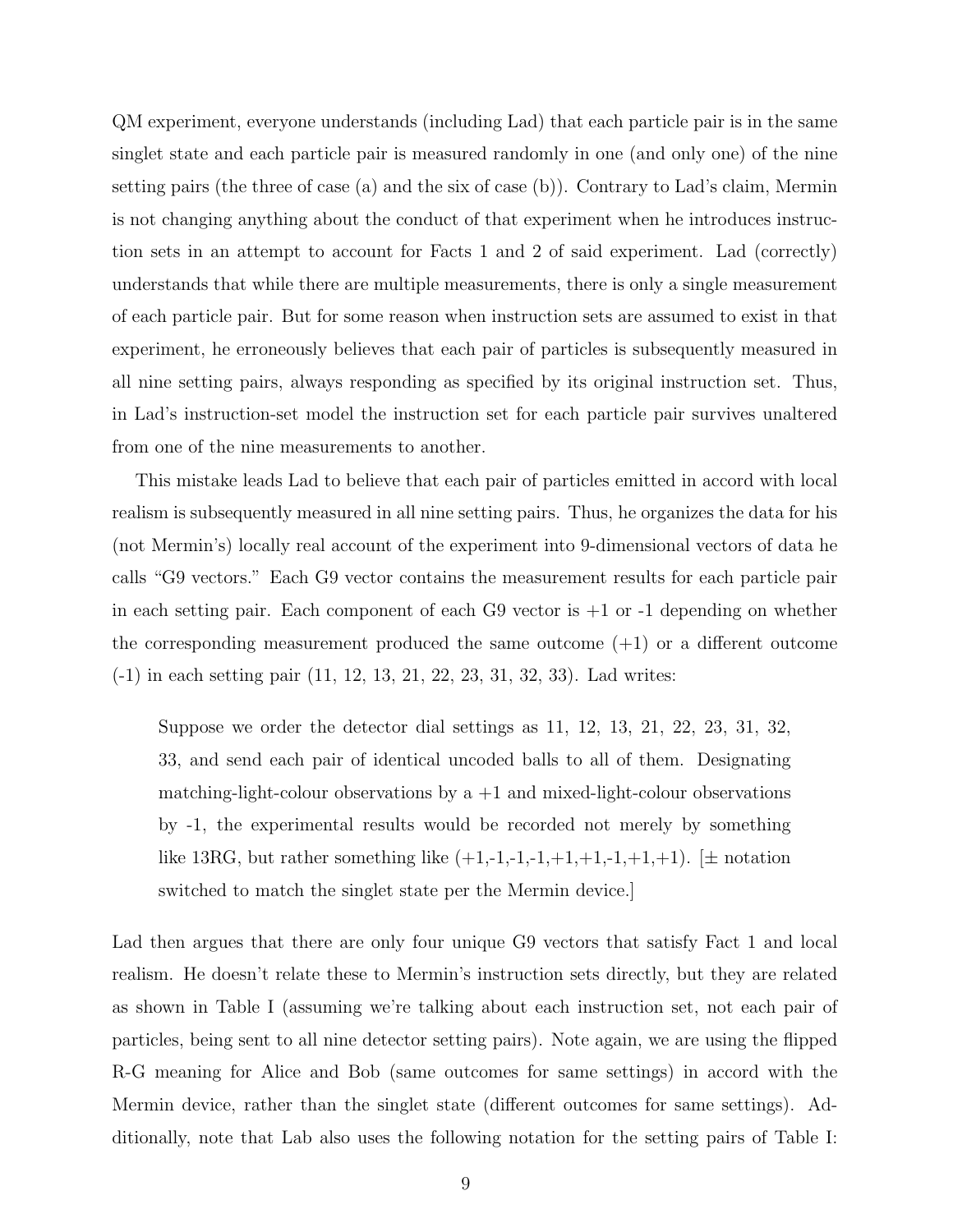| Instruction Sets | Setting Pair and G9 Data                     | Data Vector |
|------------------|----------------------------------------------|-------------|
|                  | 11 12 13 21 22 23 31 32 33                   |             |
| GGR RRG          | $ +1$ +1 -1 +1 +1 -1 -1 -1 +1                | $G9-1$      |
|                  | GRR RGG $ +1 -1 -1 -1 +1 +1 -1 +1 +1 $       | $G9-2$      |
| GRG RGR          | $+1$ $-1$ $+1$ $-1$ $+1$ $-1$ $+1$ $-1$ $+1$ | $G9-3$      |
| GGG RRR          | $ +1$ +1 +1 +1 +1 +1 +1 +1 +1                | $G9-4$      |

TABLE I. Instruction Sets and Their Corresponding G9 Vectors.

 $(A_nB_n, A_nB_z, A_nB_p, A_zB_n, A_zB_z, A_zB_p, A_pB_n, A_pB_z, A_pB_p)$ . We will stick to (11, 12, 13, 21, 22, 23, 31, 32, 33) per the Mermin device, since there is no substantive reason to alter the conventions of the device.

So, while Lad's motivation for G9 vectors is misguided and irrelevant for the Mermin device, we are free to consider the implications of instruction sets via G9 vectors, since Mermin is assuming each instruction set is measured with equal frequency in all nine detector setting pairs, i.e., no hidden violation of statistical independence. Therefore, we will review Lad's analysis with G9 vectors in a manner consistent with Mermin's instruction sets, so as to render Lad's analysis relevant (although, the G9 vectors lack the precision of Mermin's R-G outcomes). Otherwise, Lad's paper is a complete non-starter.

Lad generates 1,000,000 G9 vectors in each of his twelve Monte-Carlo simulations and 1,000,000 G9 vectors equates to 9,000,000 trials with the Mermin device. Notice that it is possible to find distributions of the four G9 vectors (and therefore, of the instruction sets) so as to satisfy Fact 2 in four of the six case (b) setting pairs (Table II). Of course, the total for such distributions is still  $\frac{1}{3}$  (Bell inequality), so it fails to account for Fact 2 (must be  $\frac{1}{4}$ for every case (b) setting pair per QM) exactly as Mermin explained.

Now let's look at what Lad did with these G9 vectors. He notes that columns 2 and 3 of the four G9 vectors in Table I (corresponding to setting pairs 12 and 13) are exactly the four possible  $\pm 1$  Cartesian combo pairs, so these two columns can be viewed as the domain of a function  $23 \rightarrow 1456789$  generating the other seven columns (and therefore the four G9 vectors). He notes there are twelve such functions over the G9 vector and describes them as "symmetric functional relations mapping  $\{-1,+1\}^2$  into  $\{-1,+1\}^7$ ." We'll refer to each such mapping via its domain, e.g.,  $23 \rightarrow 1456789$  will be the "23 functional mapping."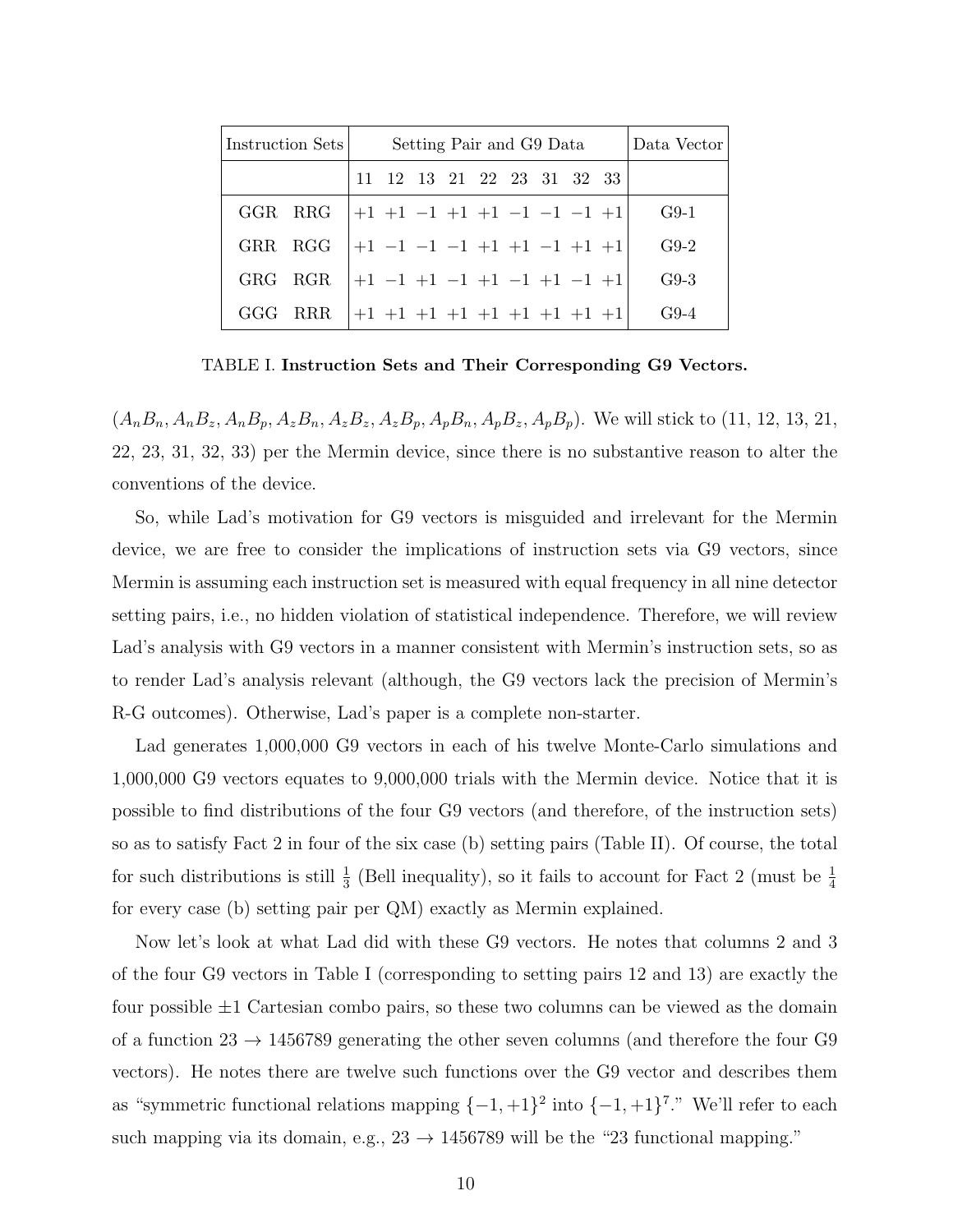| Fraction of $+1$ Results                                                           |  |                            |  |  |  |  |  |  |  |
|------------------------------------------------------------------------------------|--|----------------------------|--|--|--|--|--|--|--|
|                                                                                    |  | 11 12 13 21 22 23 31 32 33 |  |  |  |  |  |  |  |
| $\vert 1.00 \; 0.25 \; 0.25 \; 0.25 \; 1.00 \; 0.50 \; 0.25 \; 0.50 \; 1.00 \vert$ |  |                            |  |  |  |  |  |  |  |

#### TABLE II. 1:2:1 Distribution Ratio of G9-1:G9-2:G9-3 Data Vectors.

The total fraction of  $+1$  results for case (b) is  $\frac{1}{3}$ , but there are several case (b) setting pairs with exactly a fraction of  $\frac{1}{4}$  in agreement with QM. There are no G9-4 vectors used here.

| Total Number of $+1$ Results for $23 \rightarrow 1456789$                            |           |  |              |  |      |        |    |    |  |
|--------------------------------------------------------------------------------------|-----------|--|--------------|--|------|--------|----|----|--|
| 11.                                                                                  | -13<br>12 |  | 22<br>$21 -$ |  | -23. | - 31 - | 32 | 33 |  |
| $ 1000000 \t250191 \t250332 \t250191 \t1000000 \t625225 \t250332 \t625225 \t1000000$ |           |  |              |  |      |        |    |    |  |

#### TABLE III. Lad's Results.

This shows the total number of +1 results for each pair setting for Lad's Monte-Carlo simulation generating 1,000,000 G9 vectors for the 23 functional mapping.

Lad seeks a distribution of 1,000,000 G9 vectors that satisfies Fact 2, so he writes a random number generator to create these  $\pm 1$  pairs such that same outcomes in settings 12 and 13 occur approximately 25% of the time for the 23 functional mapping (similarly for the other eleven functional mappings). Of course, each  $\pm 1$  pair of the domain corresponds to a particular G9 vector, so he can then add up the occurrence of +1 outcomes in any column of his trials to obtain the number of same outcome measurements for any particular detector setting pair. Table III is what his Monte-Carlo simulation produced for the 23 functional mapping (the other eleven are very similar, see Lad's Table 2).

Of course, we know from Mermin's very simple and general analysis that any distribution of instruction sets will not reproduce Fact 2 per QM. Thus, we know that Lad's unnecessarily convoluted instantiation of instruction sets via Monte-Carlo distributions of G9 vectors related by "symmetric functional relations mapping  $\{-1,+1\}^2$  into  $\{-1,+1\}^7$ " will satisfy the Bell inequality precisely as explained by Mermin. And indeed, Lad notes that each of his twelve distributions produces the same outcomes in about  $\frac{3}{8}$  (0.375) of the case (b) trials.

You can see that Table III is similar to Table II, so we wanted to know the exact distribution for each of his twelve Monte-Carlo simulations to see how each distribution varies from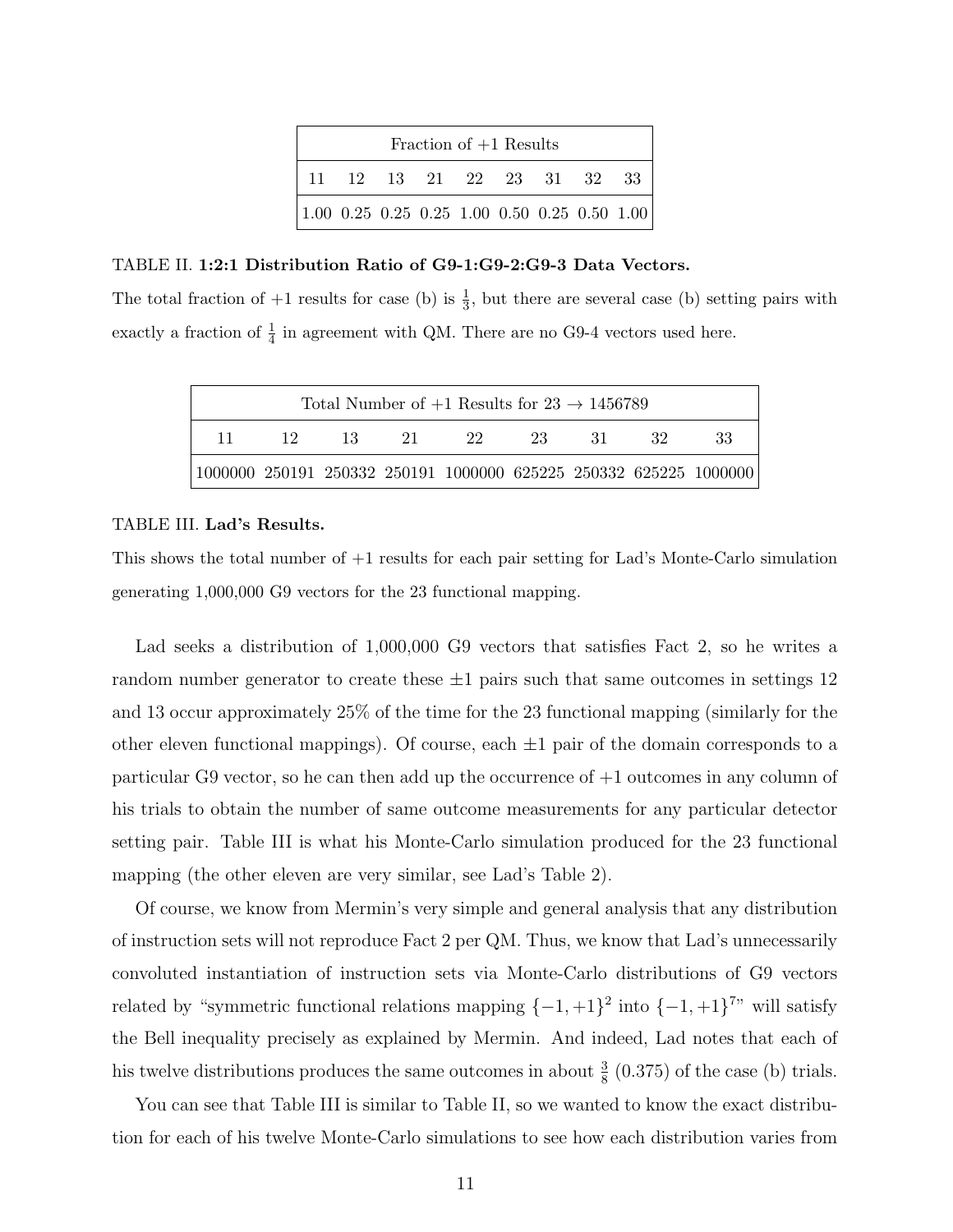the 1:2:1 distribution of (G9-1, G9-2, G9-3) shown in Table II. If N1 is the total number of G9-1 occurrences, N2 is the total number of G9-2 occurrences, N3 is the total number of G9-3 occurrences, and N4 is the total number of G9-4 occurrences, then we can use Lad's Table 2 to generate four equations in N1, N2, N3, and N4 for each of the twelve functional mappings. For example, those equations for the 23 functional mapping (using Table III above) are:

$$
N1 + N4 = 250191
$$

$$
N3 + N4 = 250332
$$

$$
N2 + N4 = 625225
$$

$$
N1 + N2 + N3 + N4 = 1000000
$$

The solutions are given in the "23" column of Table IV with the distributions of the G9 vectors for the other eleven functional mappings. Instead of 25%, 50%, and 25% of some ordering of G9-1, G9-2, and G9-3 (as in Table II), Lad is getting (roughly) 19%, 56%, and 19% of some ordering of G9-1, G9-2, and G9-3 while adding 6% of G9-4, which is responsible for the case (b) agreement increasing from  $\frac{3}{9}$  (0.333) to approximately  $\frac{3}{8}$  (0.375). All of this is exactly in accord with Mermin's analysis with his easily understood instruction sets per local realism.

|             | G9 Occurrences for Each Functional Mapping |       |       |                                                                                     |       |       |       |       |       |       |       |       |
|-------------|--------------------------------------------|-------|-------|-------------------------------------------------------------------------------------|-------|-------|-------|-------|-------|-------|-------|-------|
| Data Vector | 23                                         | 26    | 27    | 28                                                                                  | 34    | 36    | 38    | 46    | 47    | 48    | 67    | 78    |
| $G9-1$      |                                            |       |       | 187317 187114 187815 187434 188021 562898 561997 187683 187334 187207 562911 563037 |       |       |       |       |       |       |       |       |
| $G9-2$      |                                            |       |       | 562351 187385 561911 187306 561582 187253 187384 187445 562950 187135 187379 187227 |       |       |       |       |       |       |       |       |
| $G9-3$      |                                            |       |       | 187458 562974 187993 562506 187641 187288 187726 562462 187410 563382 187115 187282 |       |       |       |       |       |       |       |       |
| $G9-4$      | 62874                                      | 62527 | 62281 | 62754                                                                               | 62756 | 62561 | 62893 | 62410 | 62306 | 62276 | 62595 | 62454 |

TABLE IV. Distribution of G9 Vectors for All Twelve Functional Mappings.

#### III. CONCLUSION

So, we see that Lad's second mistake is that he believes his Monte-Carlo distributions of G9 vectors related by "symmetric functional relations mapping  $\{-1, +1\}^2$  into  $\{-1, +1\}^7$ "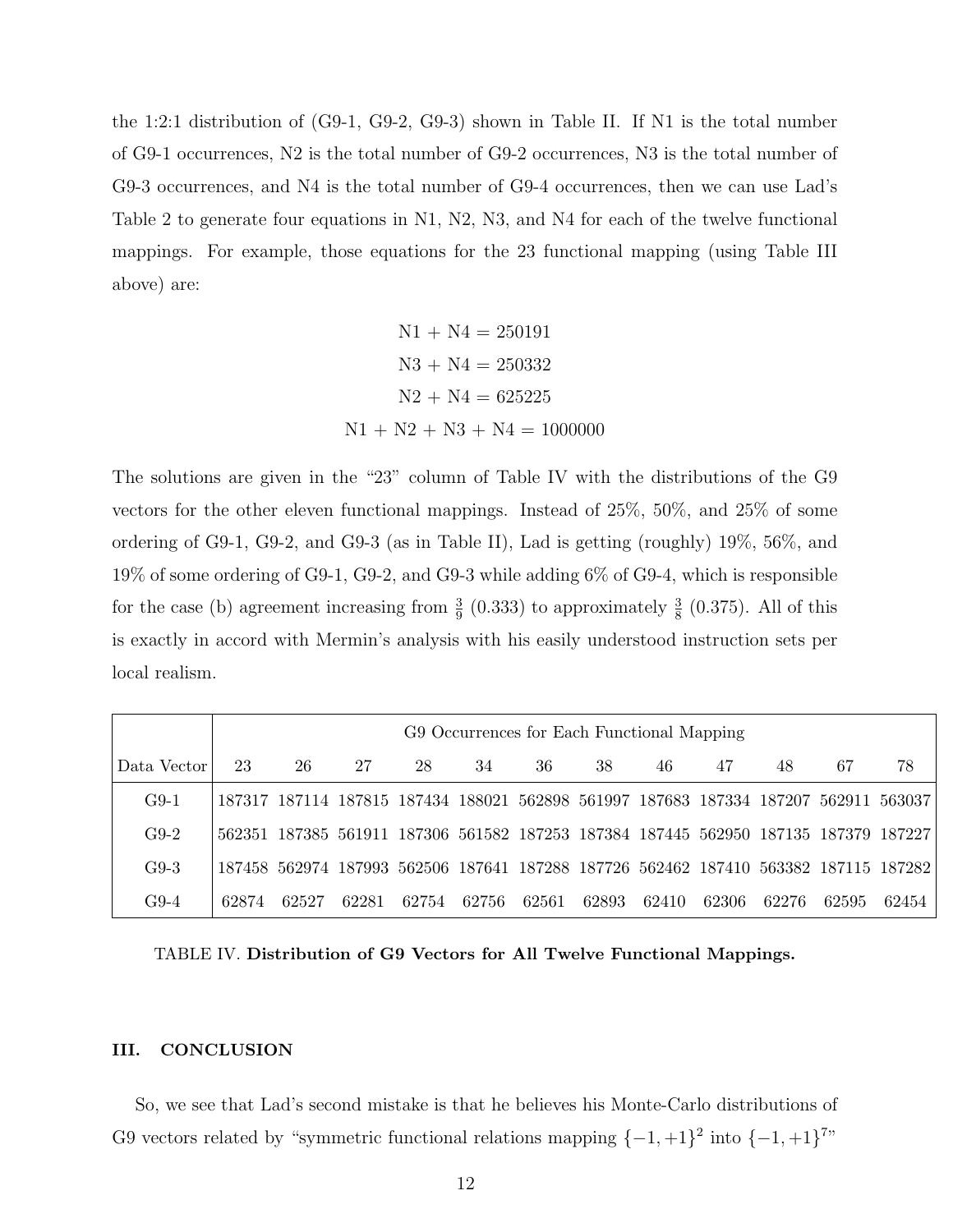in some way refute Mermin's paper when in fact, Lad's mathematical results are in total agreement with Mermin's analysis using instruction sets. For example, Lad concludes [4]:

We have created a Monte-Carlo simulation of results of a scenario which is both wholly consistent with quantum theory and also respects the restrictive symmetric functional relations that govern the structure of the experiment. It generates proportions of matching lights on the order of 0.375, precisely on the order of magnitude that the professor would have us suspect on account of his error of neglect.

But, as we showed, Lad's Monte-Carlo simulations are just a rococo version of Mermin's instruction sets, which explain Lad's 0.375 result precisely in accord with Mermin's analysis. So, Lad's results do not reproduce the 0.25 rate of case (b) agreement per QM (Fact 2 of the Mermin device) and therefore are not "wholly consistent with quantum theory." Essentially, Lad's second mistake arises because he (erroneously) believes his analysis with G9 vectors is in accord with QM when in fact, his analysis with G9 vectors is in accord with instruction sets. For some reason, Lad fails to recognize that when Mermin talks about Fact 2, Mermin is talking about the QM prediction, which instruction sets per Mermin's assumptions fail to reproduce. Again, that is a mathematical fact, so it cannot be refuted. We are simply trying to render Lad's analysis relevant to Mermin's paper, otherwise Lad's paper is a colossal nonstarter.

Accordingly, Lad writes, "the repeated count of 625225 corresponding to spin products [for detector settings 23 and 32] differs markedly from the claims of Professor Mermin that the experiment should yield 250000 in every spin-product column representing" case (b). That is, Lad's 0.625 rate of agreement for some case (b) detector settings per his G9 vector analysis agrees perfectly with Mermin's explanation of how instruction sets fail to account for Fact 2 of QM. Lad also concludes [4]:

However, if you do a long sequence of simulated experiments that gedankenly subjects the electrons to all nine paired magnet angle directions in the way local realism restricts them, you would find the proportion of spin-products equal to  $+1$  at about 0.375 whenever the relative angle between the magnets equals −120◦ or +120◦ . This happenstance governs the counts displayed [for detector setting pairs 12, 13, 21, 23, 31, and 32. The result has nothing to do with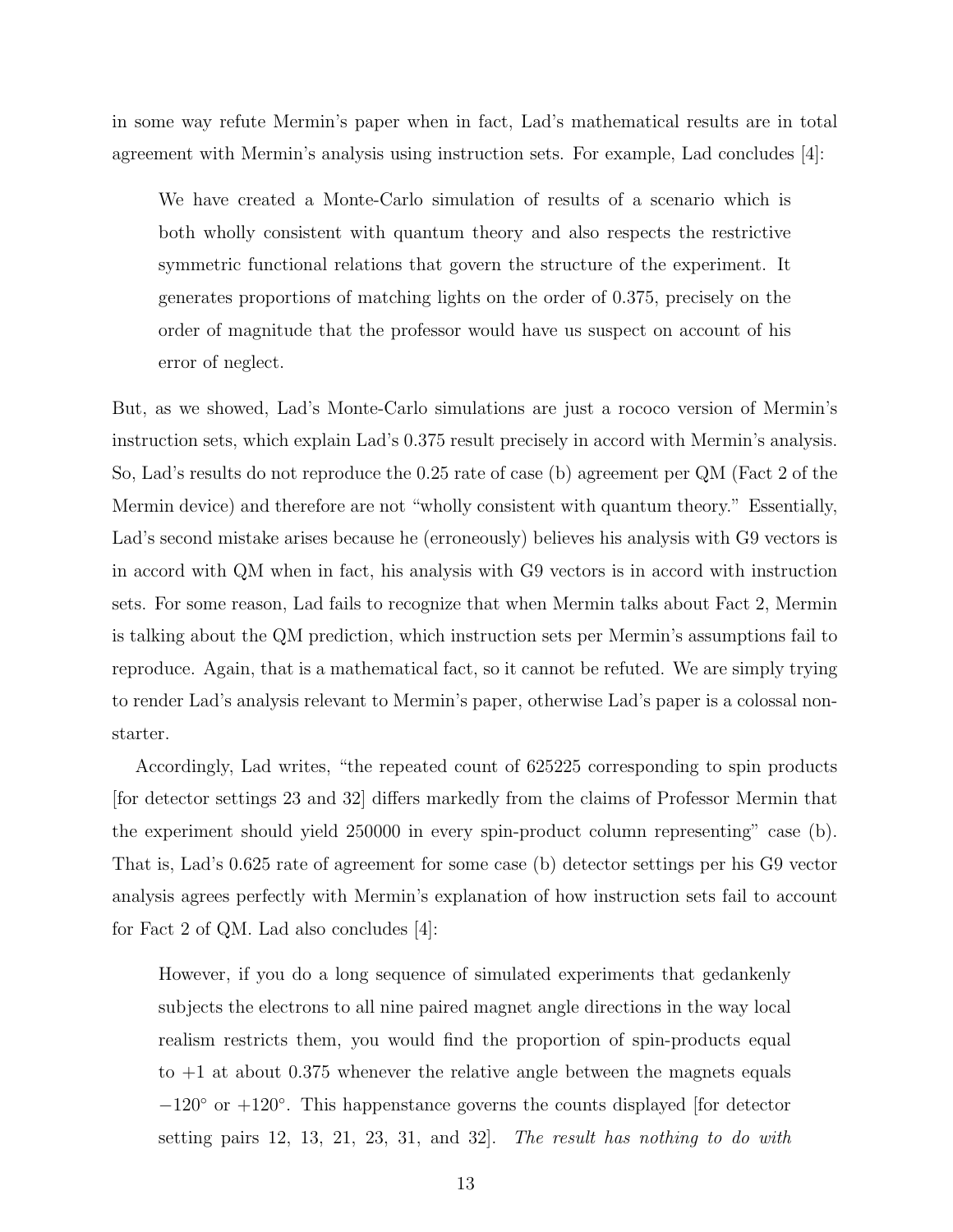Mermin's proposed explanation of "the mystery" involving colour-encoded balls. It derives from a recognition of the functional relations embedded into spinproduct possibility vectors in the gedankenexperiment. [Italics added.]

On the contrary, again, his 0.375 case (b) agreement can be understood precisely via "Mermin's explanation of 'the mystery' involving colour-encoded balls." Lad continues this confusion in his polytope analysis when he concludes there [4]:

Professor Mermin's proclaimed point of probabilities in these three dimensions,  $(0.25, 0.25, 0.25)$ , is exterior to this polytope, while the simulation vector of probabilities (0.375, 0.375, 0.375) is a point well within the hull as a convex combination of its vertices.

and

When the operation of Professor Mermin's machine is applied to the gedankenexperiment, the crude vector of quantum probabilities representing his provocative claims lies outside of the convex hull of probability vectors that are supported by the results of quantum theory.

Again, we see that Lad's conclusion is wrong way round. Instruction sets ("the simulation vector of probabilities") are inside the polytope while the QM prediction ("Mermin's proclaimed point of probabilities") lies outside, so Lad's polytope result obtained using his convoluted G9 vector analysis conforms exactly to Mermin's Bell inequality result from his simple instruction set analysis. Again, we see that Lad erroneously believes his G9 vector analysis supports "the results of quantum theory" when in fact, his G9 analysis supports the results of instruction sets.

In conclusion, Lad starts with an erroneous inference concerning Mermin's experimental procedure that "Literally thousands upon thousands of [readers]" did not make. He then performs an analysis of the data collected in erroneous fashion via his "G9 vectors." As it turns out, one can simply assume that Lad's G9 vectors represent the measurement of each instruction set, rather than each particle pair, in all nine detector setting pairs with equal frequency and that renders his G9 vectors relevant to Mermin's analysis. Ironically, Lad's analysis is then seen as a baroque version of Mermin's simple analysis with instruction sets, so Lad's analysis is in perfect agreement with Mermin's. Thus, Lad's argument does not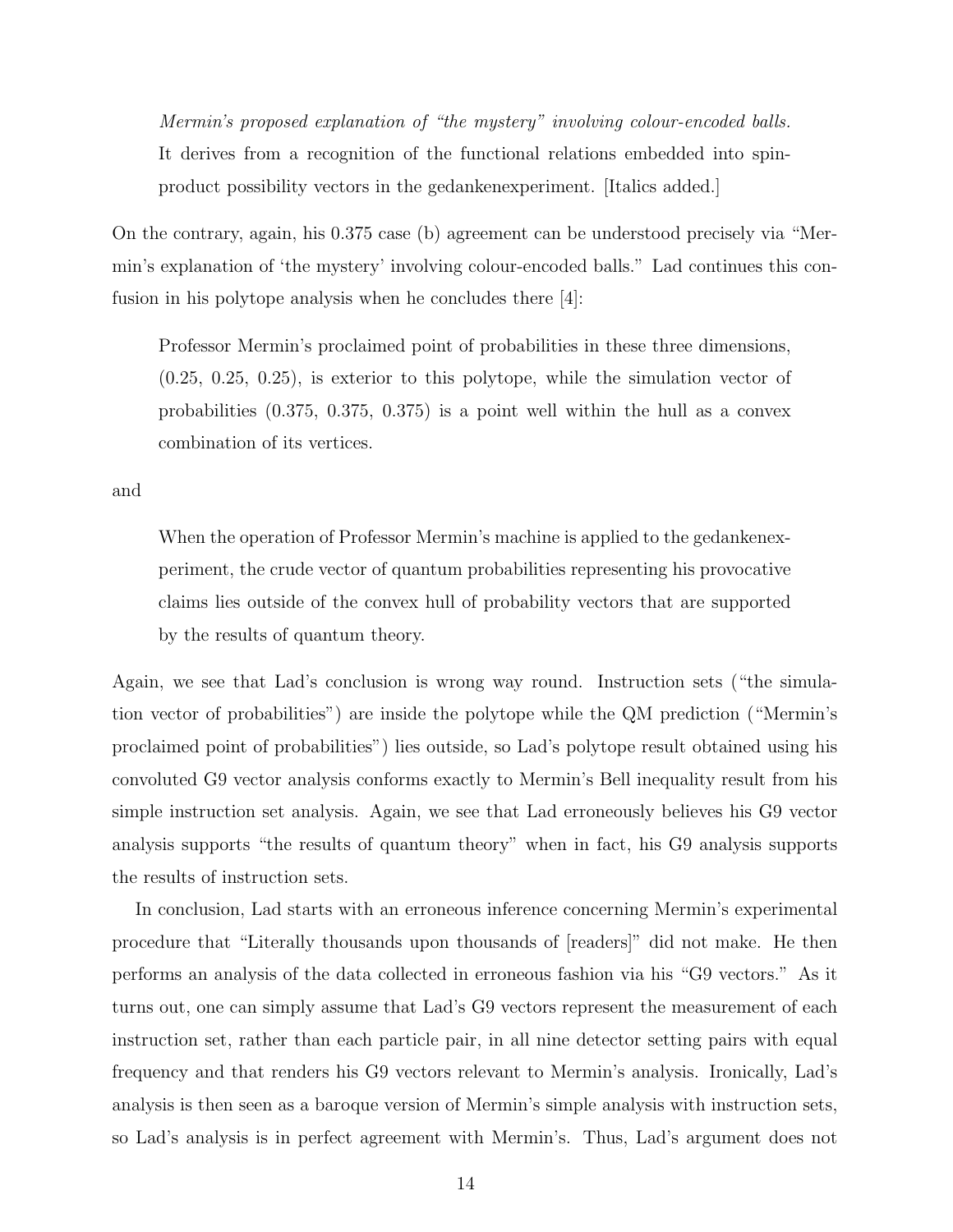refute Mermin's result (again, that is impossible), but it actually agrees with Mermin's result. Consequently, Lad's G9 vectors map to Mermin's instruction sets representing local realism (without superdeterminism) and fail to account for the "elementary quantum-mechanical reconciliation of cases (a) and (b)" thereby producing "quantum mysteries for anyone." In other words, Lad has been hoisted by his own petard.

#### ACKNOWLEDGMENTS

We thank David Mermin and Michael Cuffaro for commenting on an earlier version of the manuscript.

- [1] N.D. Mermin, "Quantum Mysteries for Anyone," The Journal of Philosophy 78(7), 397-408 (1981). https://www.jstor.org/stable/2026482?seq=1#metadata\_info\_tab\_contents.
- [2] N.D. Mermin, "Bringing home the atomic world: Quantum mysteries for anybody," American Journal of Physics 49(10), 940–943 (1981). https://physlab.lums.edu.pk/images/e/e3/ Reading2-QM2.pdf.
- [3] M. Feynman, Perfectly Reasonable Deviations from the Beaten Track: The Letters of Richard P. Feynman (Basic Books, New York, 2005).
- [4] F. Lad, "Quantum Mysteries for No One," Journal of Modern Physics 12, 1366-1399 (2021). https://www.scirp.org/journal/paperinformation.aspx?paperid=110797#ref1.
- [5] W.M. Stuckey, M. Silberstein, T. McDevitt, and T.D. Le, "Answering Mermin's Challenge with Conservation per No Preferred Reference Frame," Scientific Reports 10, 15771 (2020). https://www.nature.com/articles/s41598-020-72817-7.
- [6] S. Hossenfelder, "Superdeterminism: A Guide for the Perplexed," https://arxiv.org/abs/ 2010.01324 (2020).
- [7] M. Silberstein, W.M. Stuckey, and T. McDevitt, "Beyond Causal Explanation: Einstein's Principle Not Reichenbach's," Entropy 23(1), 114 (2021). https://www.mdpi.com/ 1099-4300/23/1/114.
- [8] J.S. Bell, "On the Einstein-Podolsky-Rosen paradox," Physics 1(3), 195–200 (1964).